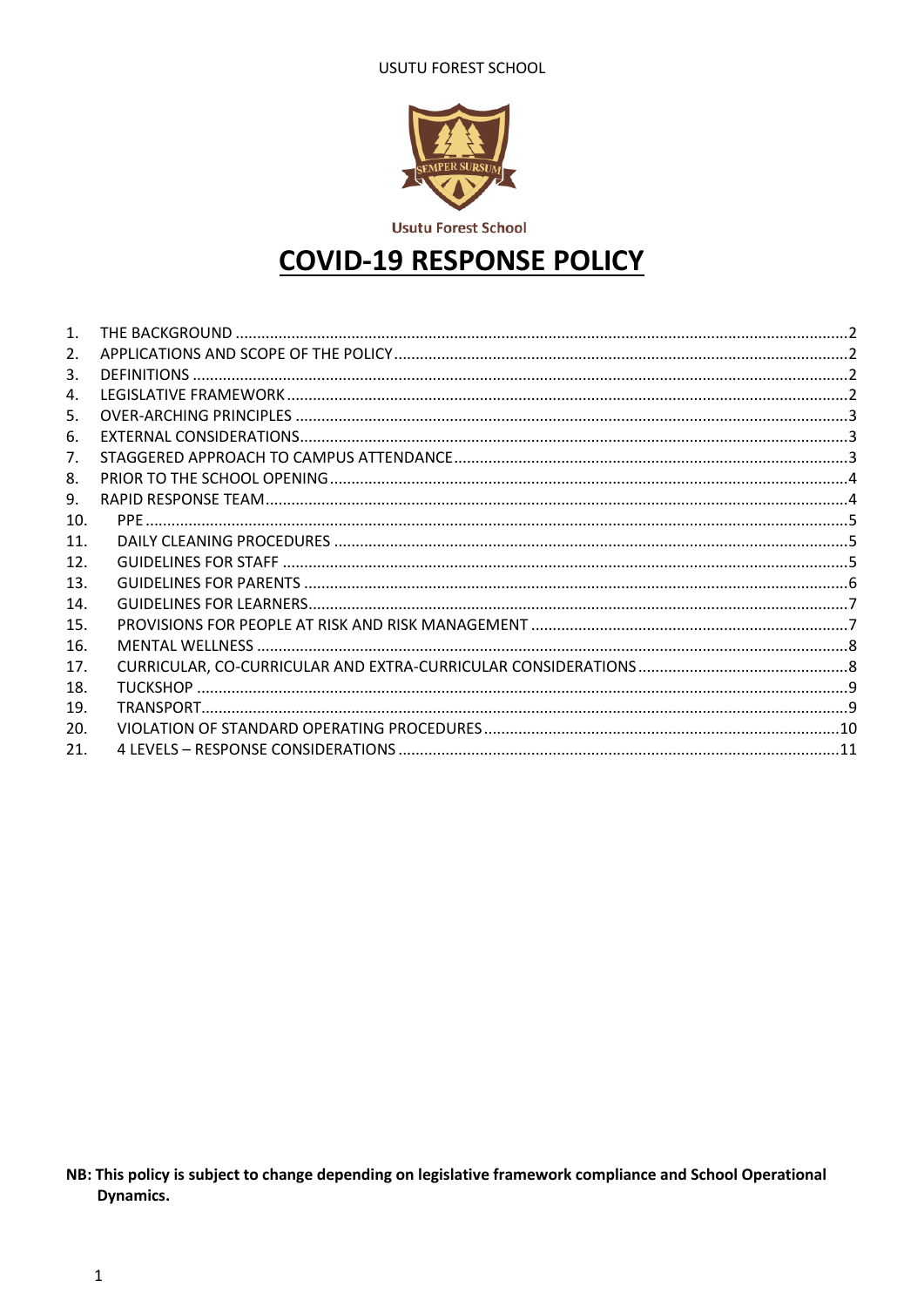## <span id="page-1-0"></span>1. **THE BACKGROUND**

1.1. What is Covid-19?

SARS-COV-2 is a new strain of coronaviruses that has not been previously identified in humans. Covid-19 was identified as the cause of an outbreak of respiratory illness first detected in Wuhan, China.

- 1.2. What are the symptoms? Symptoms can include fever, cough and shortness of breath. Symptoms may appear in as few as two days or as long as fourteen days after exposure.
- 1.3. How is it spread?
	- Human coronaviruses are most commonly spread from an infected person to others through:
	- $\bullet$  the air by coughing and sneezing
	- close personal contact such as touching or shaking hands
	- touching an object or surface with the virus on it then touching your mouth, nose or eyes.
- 1.4. What are the prevention measures and regulations?

There is currently no vaccine to prevent covid-19 disease.

- Wash your hands with soap and water for at least 20 seconds.
- Use alcohol-based hand sanitiser if soap and water is not available.
- When coughing or sneezing, cover your nose and mouth with a flexed elbow or tissue.
- Avoid touching your eyes, nose and mouth with unwashed hands.
- Clean and disinfect objects and surfaces that are frequently touched.
- Avoid close contact with other persons 1.5m distance.
- Compulsory to wear a face mask or screen.
- 70% capacity for vehicles. T.B.C
- Partial lockdown with school's closed
- 1.5. Current situation
	- Schools were closed under government legislation in March, 2020.
	- The country then went into lockdown in April.
	- This has been extended to 10 February 2021
	- Schools are awaiting a directive on when to return.

## <span id="page-1-1"></span>2. **APPLICATIONS AND SCOPE OF THE POLICY**

THE CURRENT DRAFT OF THIS POLICY HAS BEEN SET AT THE OUTSET OF THE RETURN TO THE CAMPUS OF ALL GRADES. The policy speaks to every level of health, safety and security at the school. The applications of the policy need to take the values of the school into account, especially the values of care and respect.

## <span id="page-1-2"></span>3. **DEFINITIONS**

Unless the context indicates a contrary intention, the following words and expressions bear the meanings assigned to them and cognate expressions bear corresponding meanings:

"the school" – Usutu Forest School

"GC" – Governing Council of Usutu Forest School.

"Campus" – the entire campus and buildings that fall within the perimeter fences of Usutu Forest School.

"Head" – the Headmaster of Usutu Forest School

"staff members" – all employees of Usutu Forest School

- "parent" the learner's biological or adoptive parents or legal guardians, legally responsible for the duty of care for the learner
- "learner" the child who is currently enrolled at Usutu Forest School
- "Rapid Response Team" the team delegated the function to manage the risk associated with Covid-19.
- "at-risk" the term given to learners or staff who have been diagnosed with Covid-19, awaiting a Covid-19 test result, have come into contact with a Covid-19 infected person, or shows symptoms of Covid-19. Also for those who have been identified with comorbidities.

## <span id="page-1-3"></span>4. **LEGISLATIVE FRAMEWORK**

This policy must be read in conjunction with the Standard Operating Procedures document. Relevant regulations published by the Ministry of Education and Training, the Ministry of Labour and the Ministry of Health for Eswatini

Health and Safety Policy of the school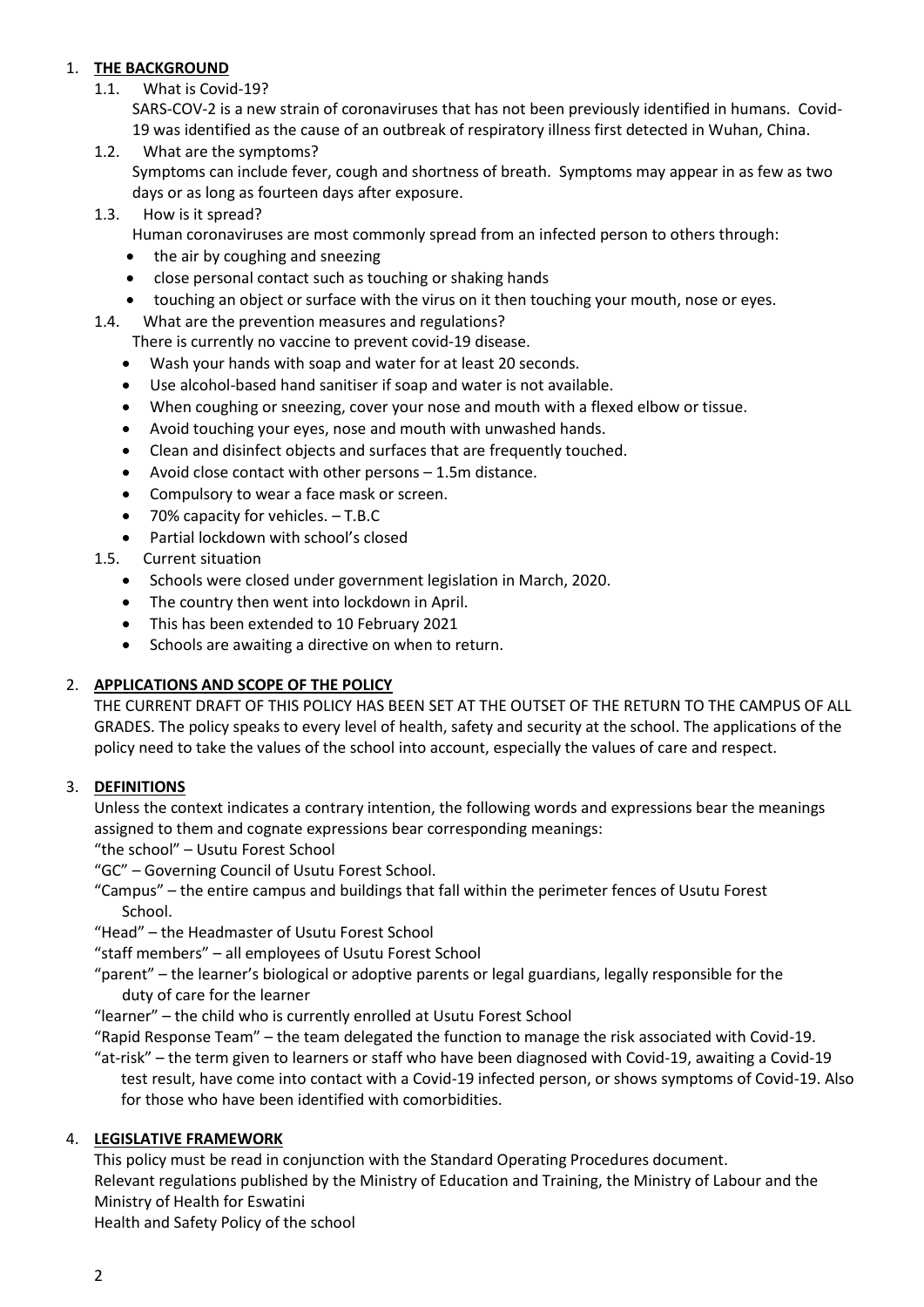## <span id="page-2-0"></span>5. **OVER-ARCHING PRINCIPLES**

- 5.1. THE CHILD FIRST Every decision the school makes will consider the best interests of the child, as its primary criterion.
- 5.2. THE EDUCATION PARTNERSHIP The school must assert its educative authority, and vigorously pursue its 'in loco parentis' responsibility. However, the school's capacity and legal responsibilities are limited; and the parent remains the child's primary legal guardian. The success of the resumption of on-campus teaching requires mutual responsibility from all stakeholders, enhanced by an atmosphere of openness and integrity.
- 5.3. QUALITY TEACHING AND LEARNING The delivery of quality teaching and learning is the school's core function. Notwithstanding the benefits of Online Education, it does not compare to the benefits of face-to-face educational interactions.
- 5.4. CREATING A SAFE SCHOOL ENVIRONMENT Infection-control measures and adaptations must be universally applied and carried out in the school by all learners and employees, regardless of the known or unknown Covid-19 status of individuals concerned. To perform optimally learners and staff members must feel safe and secure at school. This will be enhanced by the consistent application of health and safety measures.
- 5.5. ADAPTABILITY To protect this core function in the midst of the Covid-19 pandemic, the school will need to embrace a fluid, adaptive mind-set: where decisions are based on core priorities values and effectively disseminated to stakeholders.
- 5.6. CARE Relationships rooted in mutual care and respect are a central component of Usutu Forest School. The strategy will consider how to protect and enhance the school's ethos, prioritising community, relationship, communication, connection and support for all.

## <span id="page-2-1"></span>6. **EXTERNAL CONSIDERATIONS**

- 6.1. Covid-19 is not going to disappear any time soon.
- 6.2. Covid-19 has an asymptomatic post-infection period, where the infected individual will unknowingly be infectious.
- 6.3. Life, and school operations are going to be different going forward because of Covid-19.
- 6.4. The school is subject to the authority and regulations laid down by the Ministry of Education and Training. The school's strategy and resumption of on-campus learning will be subject to MoET approval.
- 6.5. The national regulations pertaining to Covid-19 have been fluid, so too does the school's strategy need to be fluid and adaptable.
- 6.6. The annual flu infections will complicate symptomatic screening protocols, a person displaying symptoms of flu, is at the very least comorbid.

## <span id="page-2-2"></span>7. **STAGGERED APPROACH TO CAMPUS ATTENDANCE**

Staggered approach based on the following principles:

- 7.1. Moving between the levels will be fluid and based on a checklist to determine the levels of preparedness, risk analyses.
- 7.2. Moving between levels will depend on MoET approval. The MoET has proposed a similar phased approach to opening public schools in Eswatini.
- 7.3. The blended learning approach (a combination of face-to-face and Online Education) will be used across Levels 4-1, making attending school on-campus or off-campus optional. This will make provision for learners who are at risk or unwilling to return to on-campus learning at that stage.
- 7.4. The respective Deputy Head's will facilitate the classroom layouts and the use of larger and/or separate venues to facilitate the necessary social distancing of learner seating at 1.5m apart.
- 7.5. The respective Deputy Head's will determine a weekly and daily schedule that permits required social distancing protocols to be implemented while ensuring that learners get face-to-face contact sessions with their teachers.
- 7.6. At Level Two, in the High School, all Forms will attend the campus each day. In the Primary School, the Grades will attend the campus on alternate days to assist with social distancing and hygiene protocols. See Annexure Two for the proposed schedule.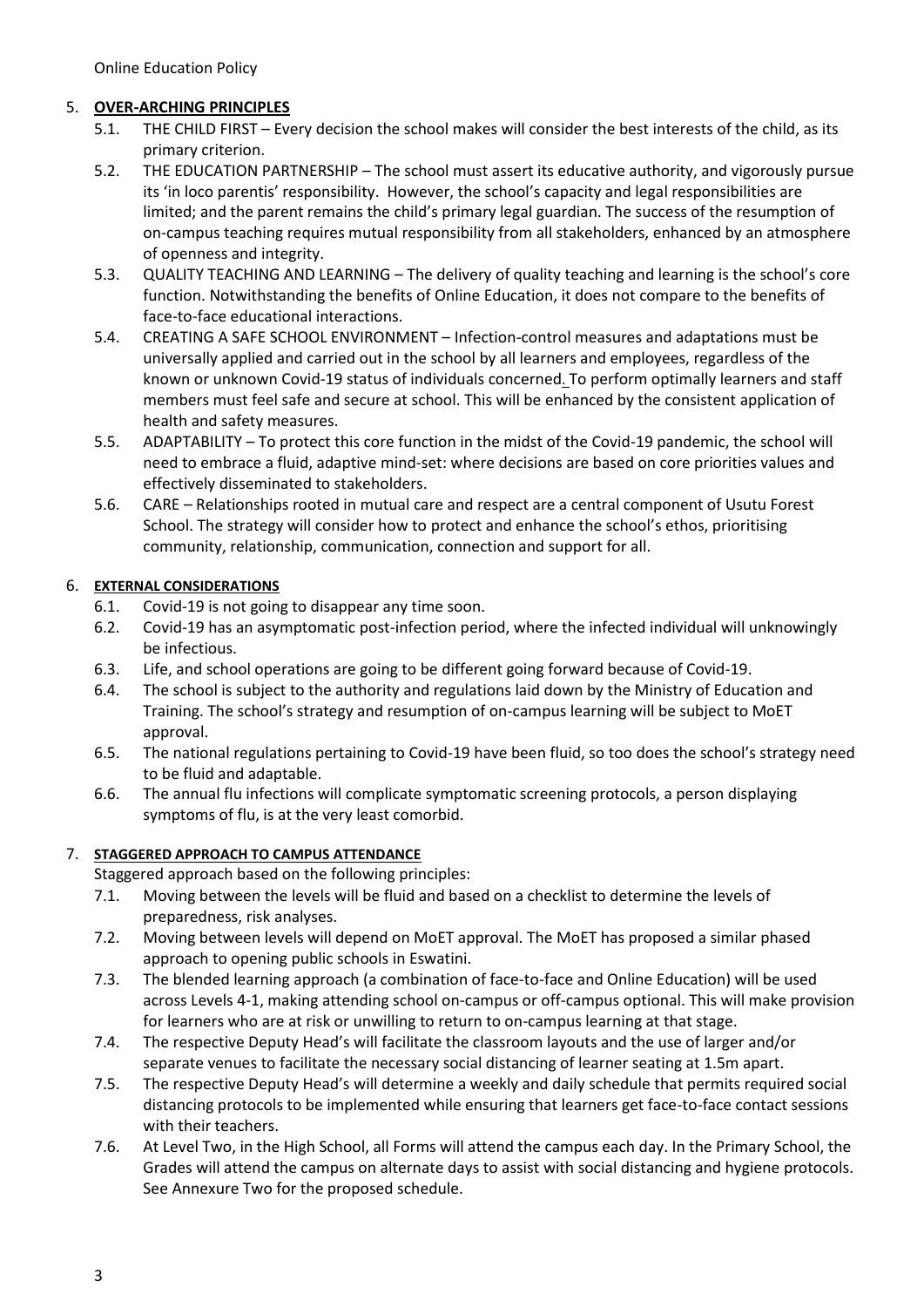#### <span id="page-3-0"></span>8. **PRIOR TO THE SCHOOL OPENING**

- 8.1. The Operations Manager will be the school liaison with the local MoET official and local health official to facilitate lines of communication and reporting.
- 8.2. The school must establish a Rapid Response Team.
- 8.3. A pre-opening Health questionnaire will need to be completed by all the staff and learners to determine which staff or learners are at risk and will need to continue working off-campus.
- 8.4. Training and information:
	- 8.4.1. Ensure that learners and employees are informed, trained and instructed as to the correct use of cloth masks and other hygiene measures related to curbing the spread of COVID-19;
	- 8.4.2. Distribute posters and infographics to make it very clear what the school's safety protocols are and what the expectations are from the various stakeholders.
	- 8.4.3. Advocacy material on handwashing must be available and displayed prominently in each classroom, hall, toilet facility and office building.
	- 8.4.4. Ensure that the staff are trained on the procedures that will be put in place, that they understand how the system will work and what is expected of them.
- 8.5. The SOP should be distributed to all staff and followed consistently from the top management down. It explains the processes and expectations of people on the campus through the school day.
- 8.6. The Material Safe Data sheets (MSDS) will be filed in the Technical File, it needs to be available and explained to all staff using the product.
- 8.7. Procurement and Stock Control
	- 8.7.1. The Operations Manager will control the stock below, ensuring that staff sign stock in and out as required.
	- 8.7.2. Heavy duty gloves for Ground Staff
	- 8.7.3. One bottle of disinfectant for surface cleaning per venue and per bus.
	- 8.7.4. One bottle of sanitizer per teacher for personal use when handling learner books.
	- 8.7.5. Stocked supplies of sanitiser refills and portable bottles of sanitiser for general use.
	- 8.7.6. Soap dispensers and disposable towels per venue with wash basins.
	- 8.7.7. Cleaning materials for regular venue cleaning.
	- 8.7.8. Closed bins in each venue for compromised waste material.
	- 8.7.9. Infra-red thermometers for each school bus, the screening station, isolation room and one per phase of the school.
	- 8.7.10. Mobile hand wash or sanitiser stations will be situated at the access point, staff room, admin block, reception, library and outside each toilet facility.:
- 8.8. Social distancing protocols:
	- 8.8.1. The flow of traffic will be clearly marked around campus to enforce social distancing. Physical guides, such as tape on floors or sidewalks and signs on walls, to ensure that staff and children remain at least 1.5m apart in lines and at other times (e.g. guides for creating "one way routes" on corridors).
	- 8.8.2. Classrooms and meeting areas will be marked for 1.5m distances.
	- 8.8.3. The Operations Manager will make sure that all markings are kept up to date and clear.
	- 8.8.4. Each phase must determine where each Grade/Form will spend their break time.
- 8.9. Each classroom must have access to the following:
	- 8.9.1. Guidelines for schools on maintaining hygiene during the COVID-19 pandemic.
	- 8.9.2. A fixed wash basin or portable handwashing station, handwashing soap (bar or liquid) or hand sanitizer with at least 70 % alcohol base.
	- 8.9.3. A hazardous waste bin, lined with a bin liner in which all tissues, paper towels and possible contaminated waste must be discarded.
	- 8.9.4. Paper towels to dry hands or wipe surfaces. Used paper towels must be discarded safely in the hazardous waste bin.

#### <span id="page-3-1"></span>9. **RAPID RESPONSE TEAM**

- 9.1. The Rapid Response Team will be a team of staff members designated by the Head to deal with Covid-19 related matters.
- 9.2. The Rapid Response Team will not be solely responsible for the school's Covid-19 SOP, as indeed that is a whole school initiative.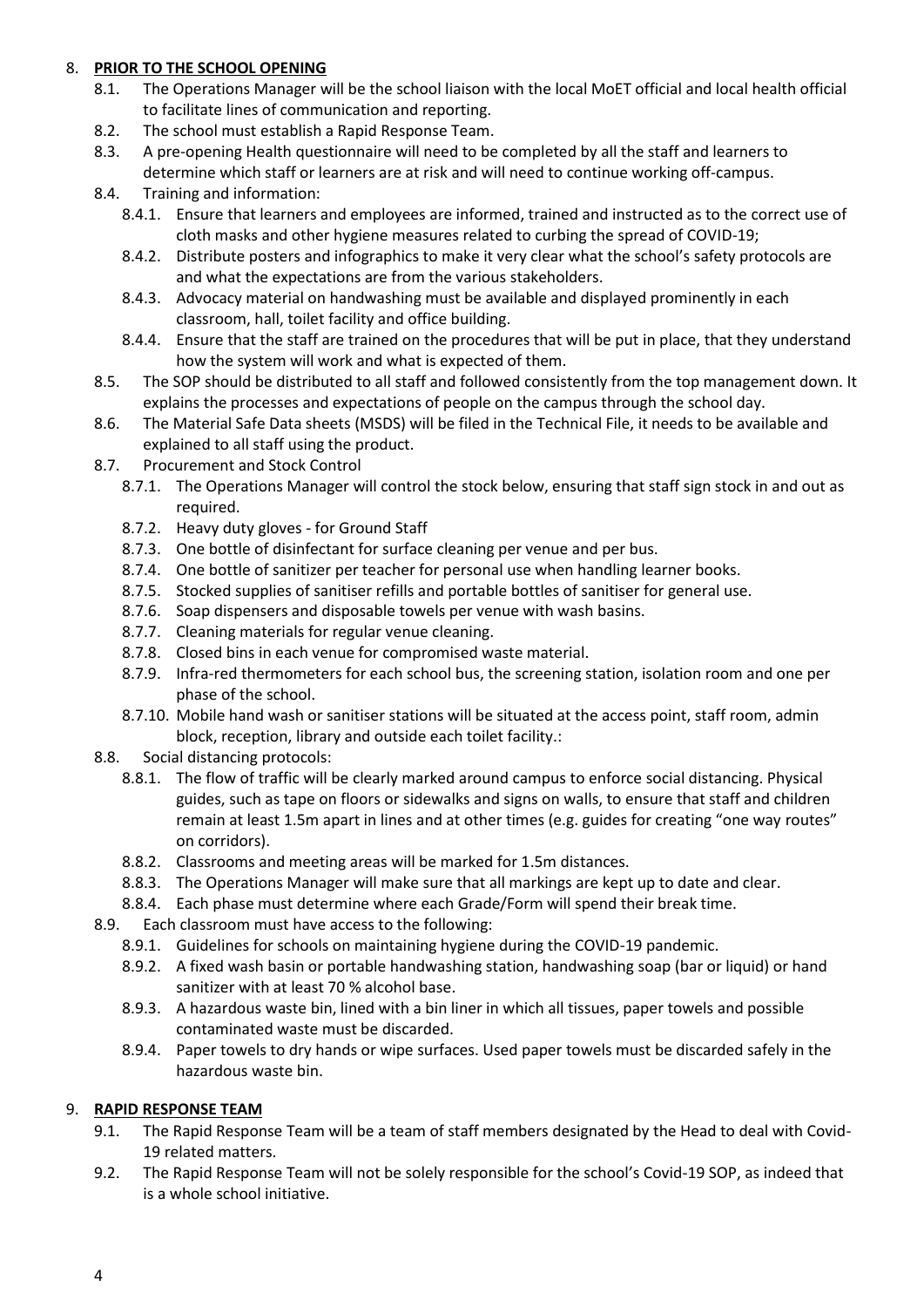- 9.3. The Rapid Response Team will respond to matters relating to at-risk people on the campus. They will manage the isolation area and assist with tracking and tracing at-risk people.
- 9.4. The Rapid Response Team will manage any person who fails a screening test on the campus.
- 9.5. The Rapid Response Team will collect and collate Covid-19 data and feed through to the Head and the MoET as required.

## <span id="page-4-0"></span>10. **PPE**

- 10.1. Learners and staff will be required to bring along at least two face masks each.
- 10.2. All staff will be issued with face visors to serve as a double layer of PPE in addition to masks.
- 10.3. Provision of reserve stock of emergency clean cloth masks for learners arriving without masks, or damaged, inappropriate masks etc.
- 10.4. Face masks or shields are to be worn at all times by staff and learners whilst on school property.
- 10.5. Failure to adhere to this may result in staff and learners being isolated and ask to leave the school.

## <span id="page-4-1"></span>11. **DAILY CLEANING PROCEDURES**

- 11.1. The Operations Manager should ensure that the water, sanitation and waste management facilities are all functioning efficiently. This includes soap and paper towel dispensers.
- 11.2. A management plan for cleaning must be drawn up and supervised, prioritising high traffic, frequent use areas.
- 11.3. Cleaning Procedures:
	- 11.3.1. Perform hand hygiene before and after removing gloves.
	- 11.3.2. Use heavy duty gloves. Elbow-long gloves are recommended.
	- 11.3.3. Eye protection may be worn; such as goggles or visors.
	- 11.3.4. Clean with water and Pine Fresh disinfectant. Follow the instructions on the label to ensure safe and effective use of the product.
	- 11.3.5. Gloves (if disposable), masks and other waste generated during cleaning should be placed into a hazardous waste bin and disposed of safely.
- 11.4. Daily Duties of Cleaners
	- 11.4.1. Ablutions to be cleaned and sanitised twice per day. Surfaces that are regularly touched, e.g. taps, doorknobs and toilet handles must be wiped down hourly with Pine Fresh disinfectant.
	- 11.4.2. Disinfection with Pine Fresh of all surfaces, ie; door handles, rails and balustrades, light switches, taps and toilet handle flushers twice per day.
	- 11.4.3. Areas for daily disinfection with Pine Fresh are: tables and desks, door and window handles, chairs and chair backs, equipment, toilet seats, toilet flush handles, taps and basins, hand rails, toys and building blocks, teaching and learning aids, jungle gyms and playground equipment.
	- 11.4.4. The emptying of hazardous waste bins in venues once per day. Collect all the hazardous bags with possible contaminated waste from classrooms and offices. Tie the bin liners and place in a big refuse bags. Tie the refuse bag again and dispose safely. Ensure trash is removed daily from campus and disposed of safely.
- 11.5. Complete cleaning rosters and checklists, to be signed-off daily.
- 11.6. The school must have sufficient supplies of hand sanitiser solution, sanitiser liquid, Pine Fresh disinfectant and Lift Away for cleaning non-touch surfaces. Stock levels must be maintained monthly.
- 11.7. Technical specifications will be kept in the Technical Data File.
	- 11.7.1. Pine Fresh is used as a disinfectant and cleaner for all touch surfaces, it comes in a spray bottle and must be wiped to be effective.
	- 11.7.2. Hand sanitiser solution is used in Hand Sanitiser Stations.
	- 11.7.3. Hand sanitiser liquid comes in a spray bottle and is used for hand sanitation.
	- 11.7.4. Lift Away is used for all other non-touch surfaces.
	- 11.7.5. These are the only products the school uses for cleaning.

#### <span id="page-4-2"></span>12. **GUIDELINES FOR STAFF**

- 12.1. Covid-19 shut down the world. The measures in the SOP might seem inconvenient and burdensome, but failure to follow safety procedures may have adverse and far reaching consequences.
- 12.2. You will be required to complete a Health questionnaire to determine their level of risk. The Head (or designated line manager) will confidentially discuss the implications from that data with you.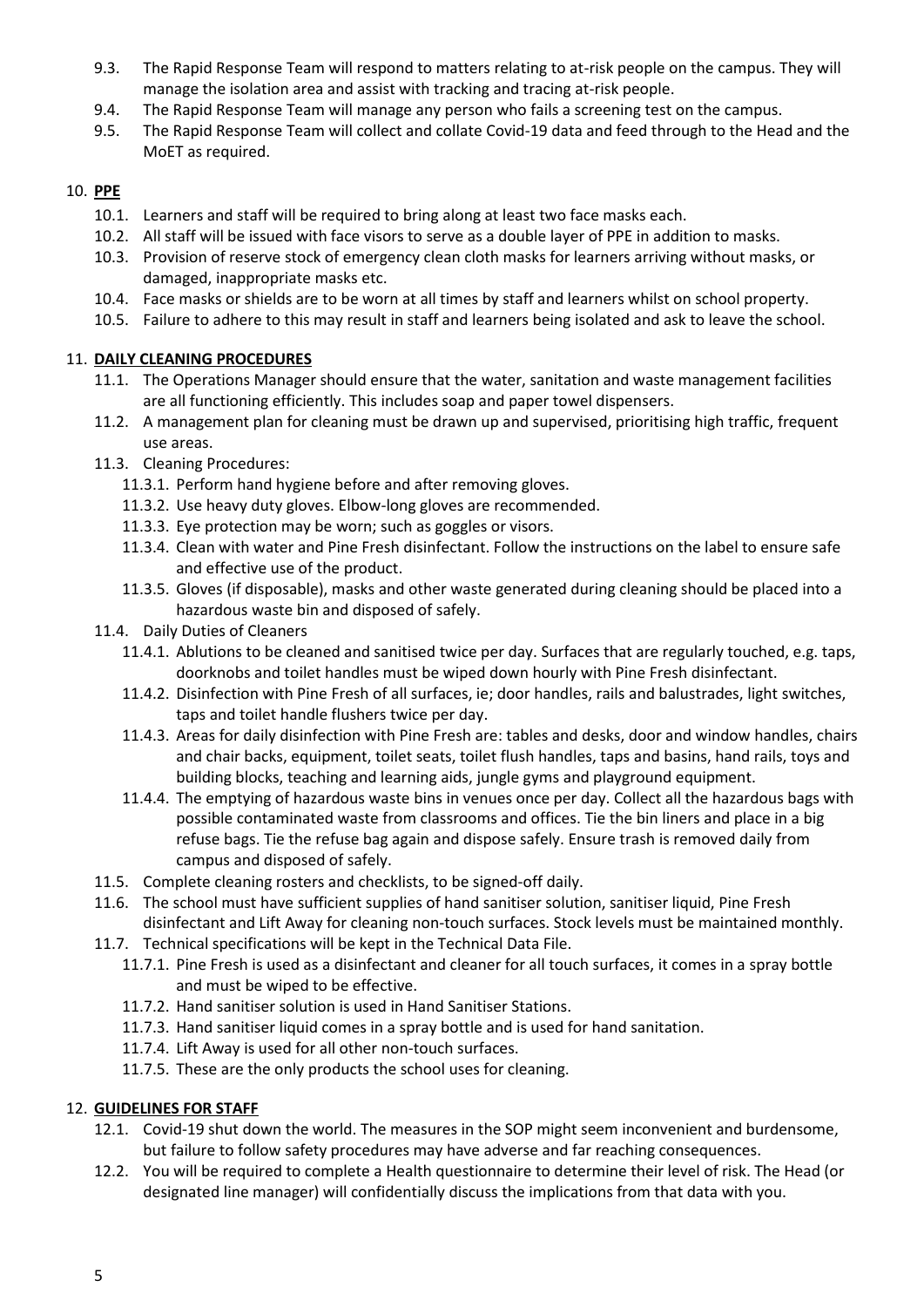- 12.3. Where a doctor has recommended that you stay at home, you will need to provide this evidence to the Head so that a plan to continue to work from home can be made.
- 12.4. You must follow the 4 degrees of separation model. If you need to stay at home as a result you must to report this directly to the Head (or designated line manager). Only return to school when medical clearance is received.
- 12.5. Should one staff member be absent, the other staff member must step in to do his/her duties. There has to be a more flexible sick leave policy for staff. However, DO NOT OVERBURDEN THOSE WHO ARE PRESENT. Exhaustion can lead to a lowering of the immune system and therefore more chance of infection.
- 12.6. A key strategy in the fight against Covid-19 is early detection. As a front-line worker, you must take this role seriously and be aware of Covid-19 symptoms for early detection. Any concerns must be reported to the Rapid Response Team.
- 12.7. You must help the Rapid Response Team to keep track of at-risk learners in your class.
- 12.8. You must be aware of the potential anxiety learners will feel and be ready to respond to this with kindness and compassion.
- 12.9. Every staff member, irrespective of designation, is responsible for ensuring that the Covid-19 safety procedures are complied with consistently.
- 12.10. The basic rule of hand sanitising is to wash or sanitise your hands every time you enter or leave a venue or vehicle.
- 12.11. Each staff member is responsible for keeping high-touch surfaces disinfected.
- 12.12. You must lead by example and not unnecessarily congregate in groups around the campus.
- 12.13. You need to supply and wash their own dedicated mugs that need to stay with you in your venue. Tea and coffee supplies will be shared with the staff daily.
- 12.14. Sanitiser spray bottles will be placed at high touch areas, including the staff kitchen, the resource room and the staff toilet facilities.
- 12.15. You will be allocated a sanitiser spray bottle and a disinfectant spray bottle for personal use at your venue. Use the sanitiser for hands and the disinfectant for surfaces.
- 12.16. Be especially mindful of high touch surfaces such as door-handles, learner books, and all shared office equipment and appliances, including the school photocopy and printing machines.
- 12.17. All the school venues remain smoking-free zones.
- 12.18. Avoid contact; no holding hands, shaking hands or hugging.
- 12.19. Used tissues must be put in a bin with a lid.
- 12.20. No group work to be done.
- 12.21. Reduce the amount of hand-outs and paper being used as a deterrent to the spread of Covid-19.
- 12.22. No sharing of devices, stationery and learning material.

## <span id="page-5-0"></span>13. **GUIDELINES FOR PARENTS**

To avoid unnecessary litigations, have parents been made aware of the symptoms of COVID-19 and acknowledge in writing that they will:

- 13.1. Everyone needs to play their part to ensure that adequate hygiene and physical distancing measures are followed. The staff, parents and learners have personal responsibilities to contribute to the reduction in overall community transmission.
- 13.2. When we return to school everyone will be required to wear masks while on campus. Parents are required to provide at least three masks per pupil (to be rotated) and to ensure that they are washed, dried and ironed on a daily basis. In order to prepare pupils for wearing a mask for the school day, we ask that parents start to get the children used to wearing masks for extended periods. Wearing a mask all morning is not as easy as one may think.
- 13.3. Ensure that before your child leaves home, he/she is wearing a face mask, has a spare one in the bag, has a pack of tissues and a hand sanitiser for personal use.
- 13.4. Apply the 4 degrees of separation model. Report any suspicious COVID 19 symptoms immediately. Only send your child back to school after the 14 isolation period or when medical clearance is received.
- 13.5. Enforce good hygiene practices such as washing and sanitising of hands, coughing or sneezing into a tissue paper or bent elbow.
- 13.6. Where the school bus is not used, ensure that transport protocols are adhered to. Collect your children immediately after school or ensure that your child is transported home immediately.
- 13.7. You are required to remain at the bus collection point until your child has passed the screening check.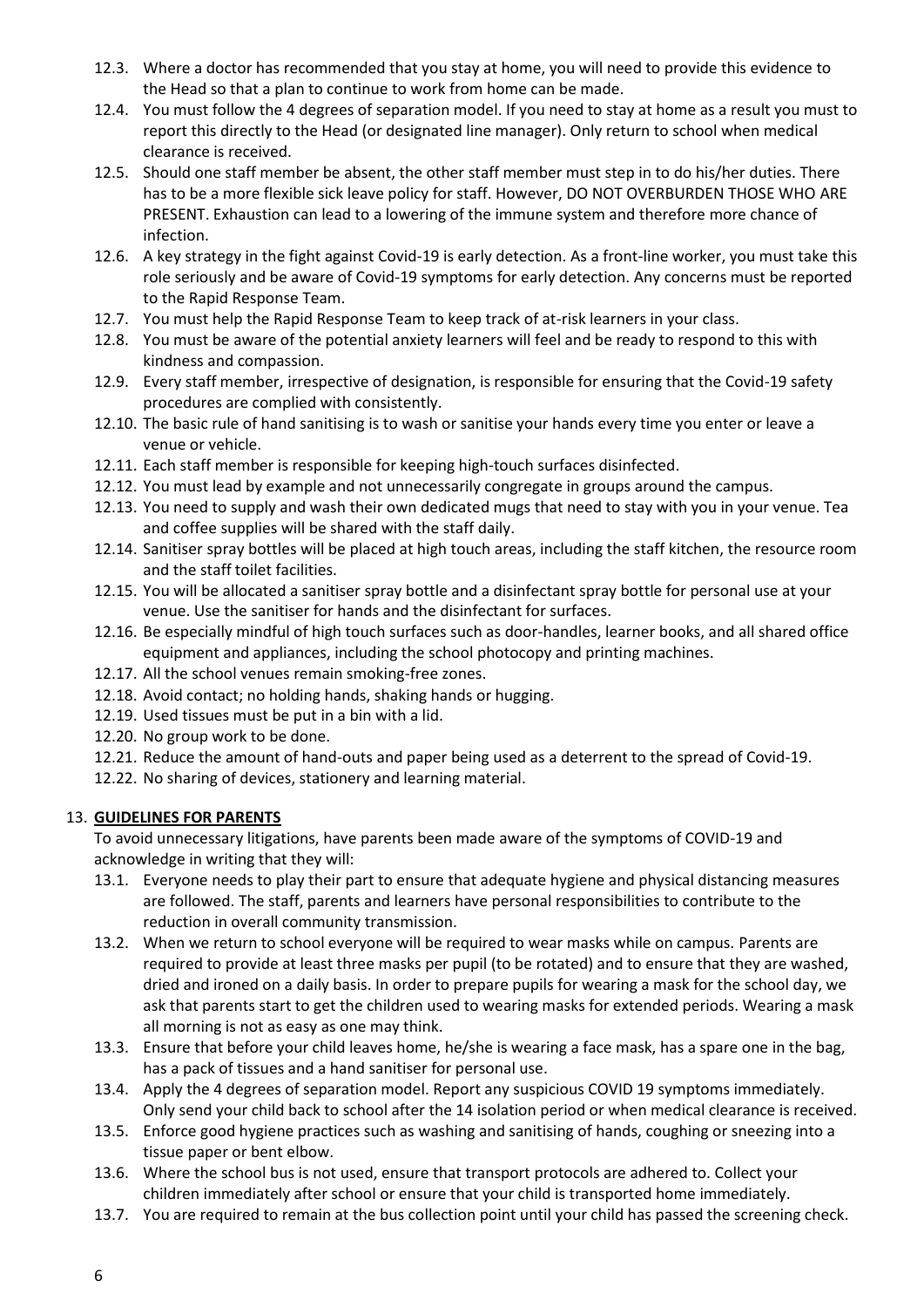- 13.8. Discourage your child from playing or forming groupings.
- 13.9. The tuckshop will not be open for some time, so you will need to provide your child with a lunch pack.
- 13.10. The children will not re-wear clothes until they have been washed.
- 13.11. YOU FEAR SENDING YOUR CHILD BACK TO SCHOOL: TWO CHOICES
	- 13.11.1. Get in contact with the school counsellor who can walk you through your fears and concerns with a view to overcoming them.
	- 13.11.2. If you want your child to stay home and continue with the work as they are doing currently online, that can also be arranged.

#### <span id="page-6-0"></span>14. **GUIDELINES FOR LEARNERS**

- 14.1. We know that this year has been tough. You have to accept that these new rules are there to keep you safe.
- 14.2. Be honest about how you are feeling. Tell your parents or teacher if you feel sick and think you need to stay at home or go home.
- 14.3. If you are at home, be sure to keep up to date with your school work via the school's Online Education portal.
- 14.4. Wear your mask. The mask belongs to you. Nobody else may use it or borrow it (mark all masks with your name).
- 14.5. Keep your sanitiser and tissues with you always. Do not waste it!
- 14.6. Wash your hands often with soap and water for at least 20 seconds.
- 14.7. Only use paper towels to dry your hands. Throw the paper towel in the bin when done.
- 14.8. The basic rule of hand sanitising is to wash or sanitise your hands every time you enter or leave a venue or vehicle.
- 14.9. Refrain from touching their eyes, mouth and face.
- 14.10. It is important that you don't get too close to others. Ensure you keep the right distance between desks and when lining up. Be particularly careful about mingling before and after school and during break times. No shaking of hands, hugging or holding hands
- 14.11. This can be a scary time for everyone, so support your classmates, don't tease anyone about being sick.
- 14.12. Cover your mouth or nose with a flexed elbow if you cough or sneeze.
- 14.13. Throw your used tissue in a bin with a lid.
- 14.14. Make sure you have your own stationery. No stationery may be shared or borrowed.
- 14.15. Do not share cups, eating utensils, food or drinks with others.
- 14.16. To begin with there will be no tuckshop. So you need to bring lunch along.
- 14.17. You may not walk around in the classroom. Hand's up if you need attention.
- 14.18. There will be no contact sports or games. And no extra mural sports or activities.
- 14.19. At break time you will need stay with your Grade/Form. You will have to keep your distance from everyone.
- 14.20. Share what you learn about preventing disease with your family, friends, and siblings.

## <span id="page-6-1"></span>15. **PROVISIONS FOR PEOPLE AT RISK AND RISK MANAGEMENT**

- 15.1. Before the school campus opens:
	- 15.1.1. Individual health questionnaires will be done for staff and learners to consider the risk of being on the campus.
	- 15.1.2. Should at-risk employees or learners choose to be on campus, they need to sign acknowledgement of risk with the Head, and acknowledge that they voluntarily chose to be on campus with a full understanding of the risk. This will be a confidential arrangement between the Head and the relevant staff member.
	- 15.1.3. The school must ensure the confidentiality of at-risk learners and staff.
	- 15.1.4. Where possible, staff will work remotely. If they are able to work remotely, they will not be considered on leave. This will be at the Head's discretion.
	- 15.1.5. Learners at home will continue with the school's Online Learning Programme. Learners working from home must, as far as it is reasonably possible, not be disadvantaged scholastically due to their need to be at home.
- 15.2. On-going surveillance:
	- 15.2.1. The Rapid Response Team must keep track of at-risk learners and staff.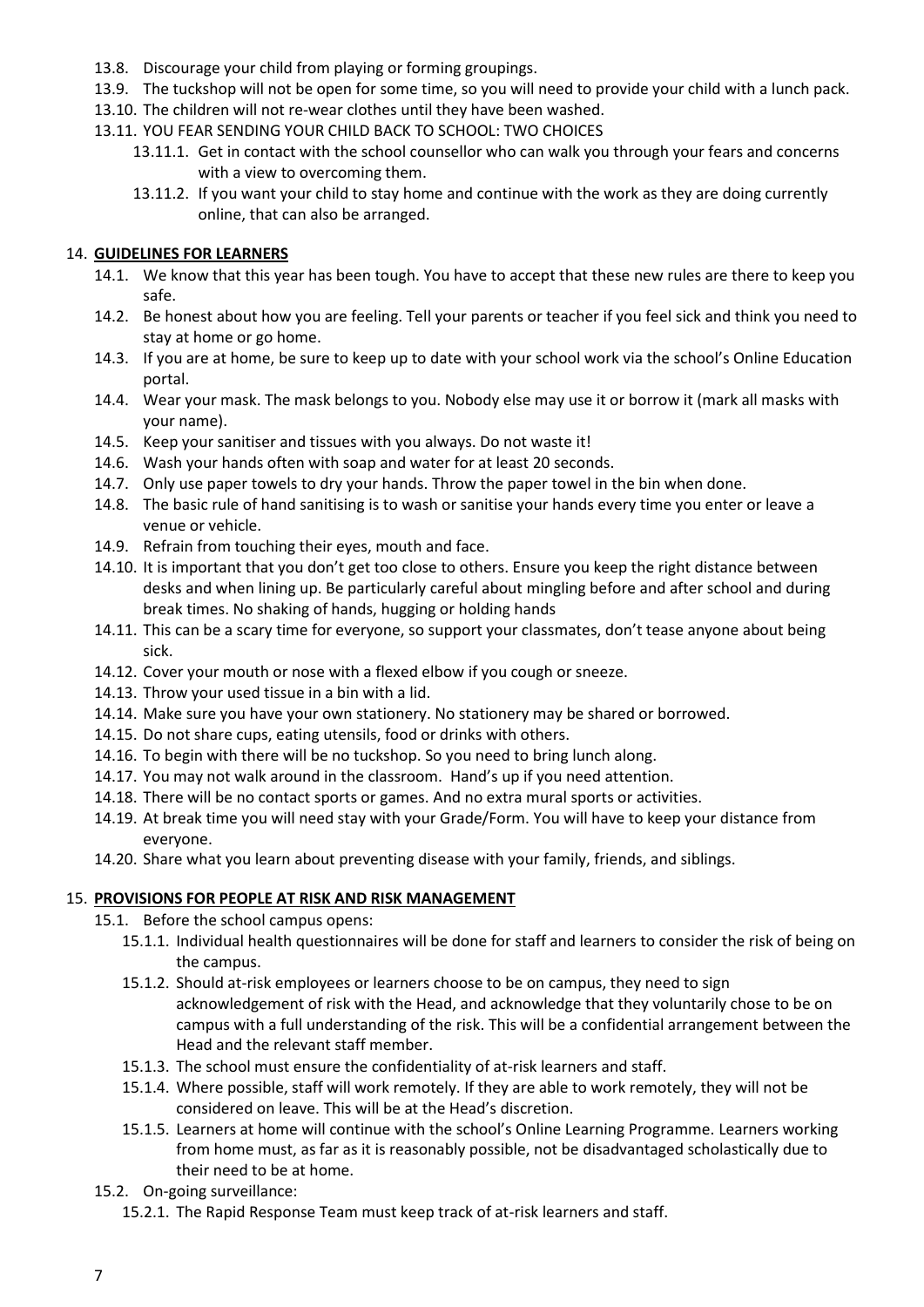- 15.2.2. Learners or staff who do not comply with the 4 degrees of separation will need to remain at home. They must keep the school updated on their condition. The Rapid Response Team must keep track of these cases.
- 15.2.3. Where a learner or staff member suspects they have; or tests positive for Covid-19, they must inform the school and list everyone they can remember they came in close contact to.
- 15.2.4. Daily screening logs must be recorded and handed to the Rapid Response Team for collation.
- 15.2.5. Where a learner or staff member fails the screening test, the Rapid Response Team must trace these contacts and declare them at-risk. These people must then self-isolate for 14 days or until cleared.
- 15.2.6. The Rapid Response Team must keep track of attendance records and report deviations to the Head.
- 15.2.7. At the Head's discretion, where the data indicates an escalation of the risk, the Head shall call a meeting of the sub-committee to determine appropriate responses.
- 15.3. Protocols when a confirmed positive case is identified:
	- 15.3.1. Covid-19 is a notifiable disease and must be reported to the Rapid Response Team as well as the Health Department.
	- 15.3.2. The Rapid Response Team will track and trace the contacts and declare them at-risk.
	- 15.3.3. Where the Rapid Response Team believe that all the passengers of a bus, or all the learners in a class, Grade/Form, need to self-isolate, they will report their concerns to the Head who will call a meeting of the sub-committee to determine appropriate responses.
	- 15.3.4. The Rapid Response Team will determine when applicable venues and/or vehicles will be specially disinfected.

## <span id="page-7-0"></span>16. **MENTAL WELLNESS**

- 16.1. The mental and physical wellness of the learners and staff is everybody's concern.
- 16.2. Teachers especially must be very intentional about caring for their learners' wellness.
- 16.3. The school's Wellness Committee will formulate a plan to address the on-going wellness of learners and staff.
- 16.4. This will include individualised plans for:
	- 16.4.1. Learners and staff who have excessive levels of anxiety over possible Covid-19 infection.
	- 16.4.2. Learners and staff who are experiencing distress over the loss of loved ones due to Covid-19, or the loss of income due to economic fall-out caused by the Covid-19 pandemic.
- 16.5. Fear can be combatted with knowledge.
	- 16.5.1. Focus on age appropriate, fact-based, helpful information about the virus.
	- 16.5.2. Anxiety is best contained when the guidelines for protecting people is clearly understood.
	- 16.5.3. Validate their feelings and concerns.
	- 16.5.4. Find appropriate stories and narratives about getting through challenging times to build resilience and hope.
	- 16.5.5. This outbreak is likely to last a long time, so one conversation will not be enough. At first, your student's emotional reactions will outweigh their thoughts and concerns.
	- 16.5.6. Be intentional about addressing stigmatism and xenophobia.

#### <span id="page-7-1"></span>17. **CURRICULAR, CO-CURRICULAR AND EXTRA-CURRICULAR CONSIDERATIONS**

- 17.1. School calendar will be reviewed.
- 17.2. All tours, excursions, fundraising events, concerts and sporting events are cancelled until further notice.
- 17.3. No assemblies or mass group gatherings.
- 17.4. No afternoon extra-curricular programme.
- 17.5. Restricted movement of learners around the campus.
- 17.6. Curriculum delivery and design will need to be reconsidered carefully:
	- 17.6.1. In Grade 7 and Form 4, due consideration and planning for the remainder of the academic year must be focused on the completion of the subject content of the respective syllabi in preparation for the move to High School or scheduled examinations respectively.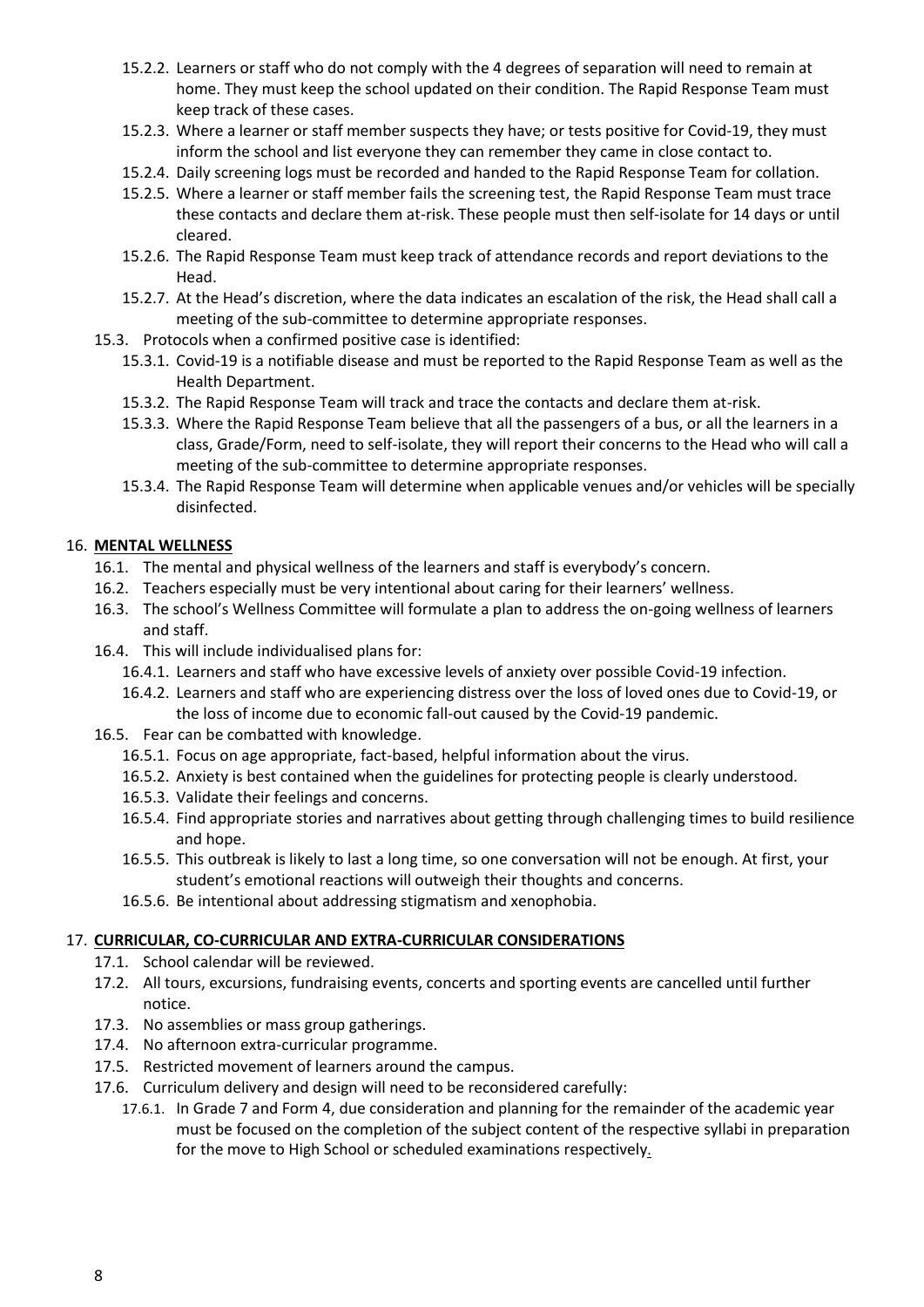- 17.6.2. In Grades 00 to Form 3 the focus should be on developing fundamental skills and teaching the core-content Teachers must maintain high expectations for their learners and continually test the margin of the learners' load capacity. The selection of the curriculum, where required, should be done judiciously, bearing in mind the cycling nature of the curriculum design.
- 17.7. Assessment tasks will need to be carefully reconsidered.
- 17.8. Physical Education teachers are to find activities that can be done with social distancing, no contact.
- 17.9. A blended learning approach will place pressure on the school's IT capacities:
	- 17.9.1. Wifi infrastructure
	- 17.9.2. Bandwidth
	- 17.9.3. The use of the server to reduce bandwidth traffic
	- 17.9.4. Firewall protocols
	- 17.9.5. Projectors in all classes
- 17.10. Implement targeted health education: integrate disease prevention and control in daily activities and lessons. Ensure content is age-, gender-, ethnicity-, and disability-responsive and activities are built into existing subjects.

## <span id="page-8-0"></span>18. **TUCKSHOP**

- 18.1. The Tuckshop will only open at the Head's discretion, when the provisions below have been enforced satisfactorily.
- 18.2. An MOU to be drawn up with the Tuckshop detailing hygiene protocols, ordering, delivering to classes, no queuing.
- 18.3. Hot prepared food and drinks may not be sold by tuck shops or cafeterias.
- 18.4. Learners may pre-order packaged food and drinks at the start of the day.
- 18.5. Orders must be placed in separate parcels specifically marked for each learner and distributed at reasonable time intervals to avoid queues or clusters.
- 18.6. Orders may only be collected at breaks.
- 18.7. Food handlers must wash their hands thoroughly before preparing food.
- 18.8. Head gear, face masks and disposable plastic aprons must be worn to prevent droplet transmission. Closed shoes should be worn.
- 18.9. All surfaces must be cleaned daily with Disinfectant cleaner (recommend sodium hypochlorite 0.5% (biocide sachets) or Bleach mixture of 250ml of bleach to 5 litres of water).
- 18.10. Surfaces must be cleaned with at least 70% ethyl alcohol cleaner for wiping down in-between daily cleaning.
- 18.11. Learners should eat their meals in the classrooms under the supervision of staff.

## <span id="page-8-1"></span>19. **TRANSPORT**

- 19.1. Bus drivers and transport assistants and those teachers travelling on a bus will be trained on the SOP.
- 19.2. Each bus will be allocated a no-touch thermometer, a spray bottle of hand sanitiser, a spray bottle of disinfectant, paper towel and a screening check list.
- 19.3. The bus allocations will be done cautiously, to ensure compliance with the capacity limitation of 70%. The screening checklist must be pre-populated, reflecting the driver and all the passengers on the bus. T.B.C
- 19.4. Just like all other staff, drivers must use the 4 degrees of separation to check that they can report to work. Drivers must also get screened before commencing their trip. Where a driver cannot report to work, or fails the screening test, they must report this immediately to the Operations Manager so that an alternative plan can be made, failing which those learners informed that their bus has been cancelled. The Head will arrange a back-up bus from Zota.
- 19.5. Drivers must ensure that only learners and staff who pass screening are allowed on the bus.
- 19.6. All passengers must have hands sanitised when climbing on, and getting off the bus.
- 19.7. Ventilation in the bus is essential, where needed, windows will need to be open. The bus ventilation system must be checked in this regard.
- 19.8. Buses will park in a dispersed pattern determined by the Operations Manager to assist with social distancing.
- 19.9. Buses will be sanitised between each trip. This includes in the evenings in preparation for the next trip. An inspection protocol must be enforced by the Operations Manager.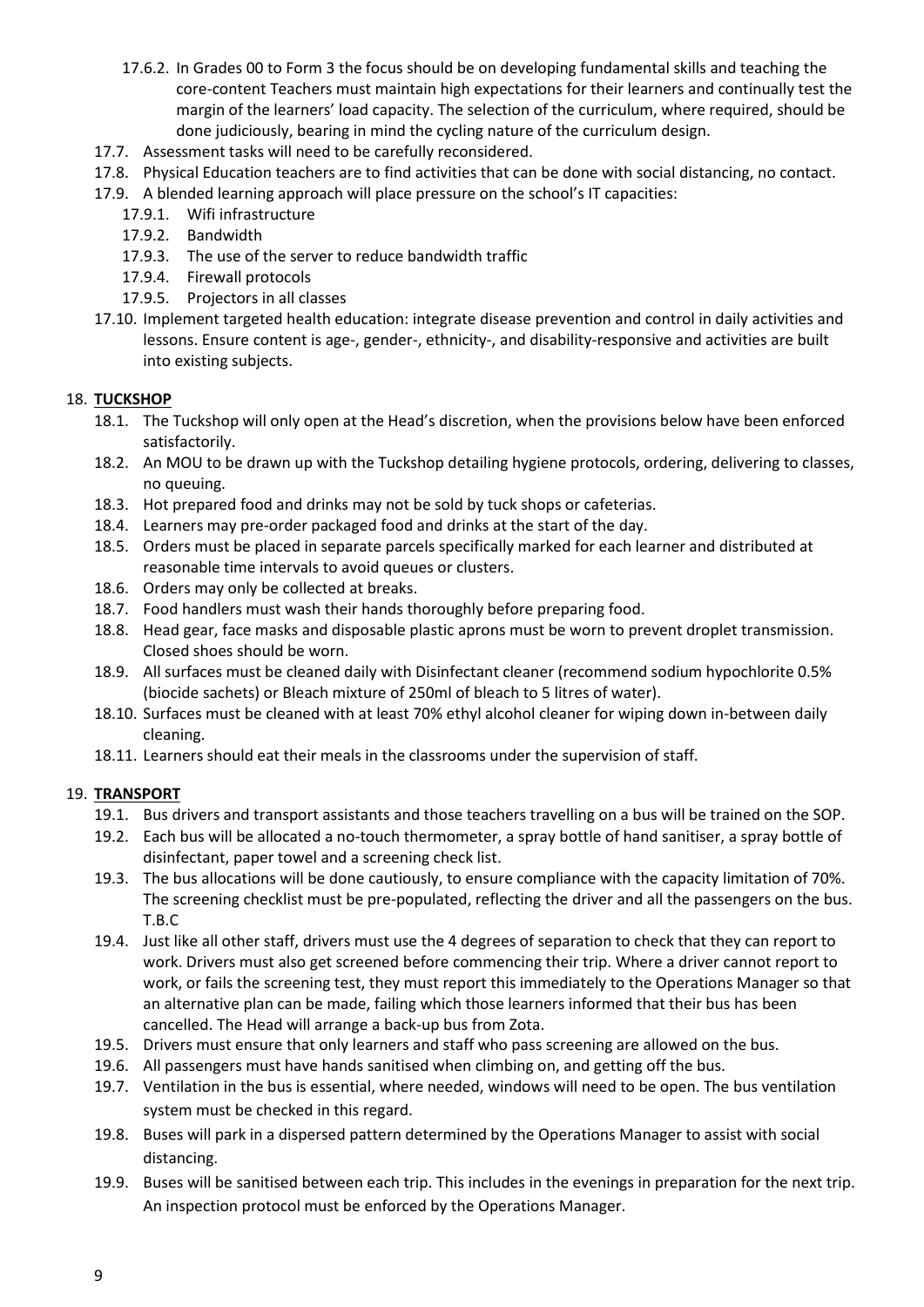- 19.10. External transport service providers will be invited to sign an MOU with the school in which they commit to upholding the safety protocols above, including conducting screening and submit a screening record daily. Those bus operators will be allowed to by-pass the screening station at the school access point.
- 19.11. Scholar transport vehicles are permitted to carry up to 70% of the maximum licensed passenger carrying capacity as follows: T.B.C
	- 19.11.1. Vehicles with a permissible carrying capacity of five persons is allowed to carry two passengers plus a driver (three persons).
	- 19.11.2. Vehicles with a permissible carrying capacity of seven passengers is allowed to carry three passengers plus a driver (four persons).
	- 19.11.3. A minibus licensed to carry ten passengers, is limited to carry a maximum of seven passengers plus a driver.
	- 19.11.4. A minibus licensed to carry 15 passengers, is limited to carry the maximum of ten passengers plus a driver.
	- 19.11.5. A minibus permitted to carry a maximum of 22 passengers, is limited to carry a maximum of 15 passengers plus a driver
	- 19.11.6. A bus with a passenger capacity exceeding 60, is permitted to carry not more than 50% of its permissible passenger carrying capacity which includes both seated and standing passengers.

## <span id="page-9-0"></span>20. **VIOLATION OF STANDARD OPERATING PROCEDURES**

- 20.1. Learners
	- 20.1.1. FIRST OFFENCE A warning is issued, and the person's name is recorded
	- 20.1.2. SECOND OFFENCE person may be asked to leave school
	- 20.1.3. THIRD OFFENCE person is asked to stay away from school and continue lessons online
- 20.2. Staff
	- 20.2.1. FIRST OFFENCE verbal warning
	- 20.2.2. SECOND OFFENCE written warning
	- 20.2.3. THIRD OFFENCE staff member is asked to stay at home
- 20.3. There will need to be discussion on a case by case basis as to what the violation is and the severity of the violation taken into account. It is more the consistent gross violations after warnings have been issued that need to be addressed in this regard.

\_\_\_\_\_\_\_\_\_\_\_\_\_\_\_\_\_\_\_\_\_\_ \_\_\_\_\_\_\_\_\_\_\_\_\_\_\_\_\_\_\_\_\_\_\_\_\_\_

## 21. **SIGNATORIES**

Chair of the **Head** Governing Council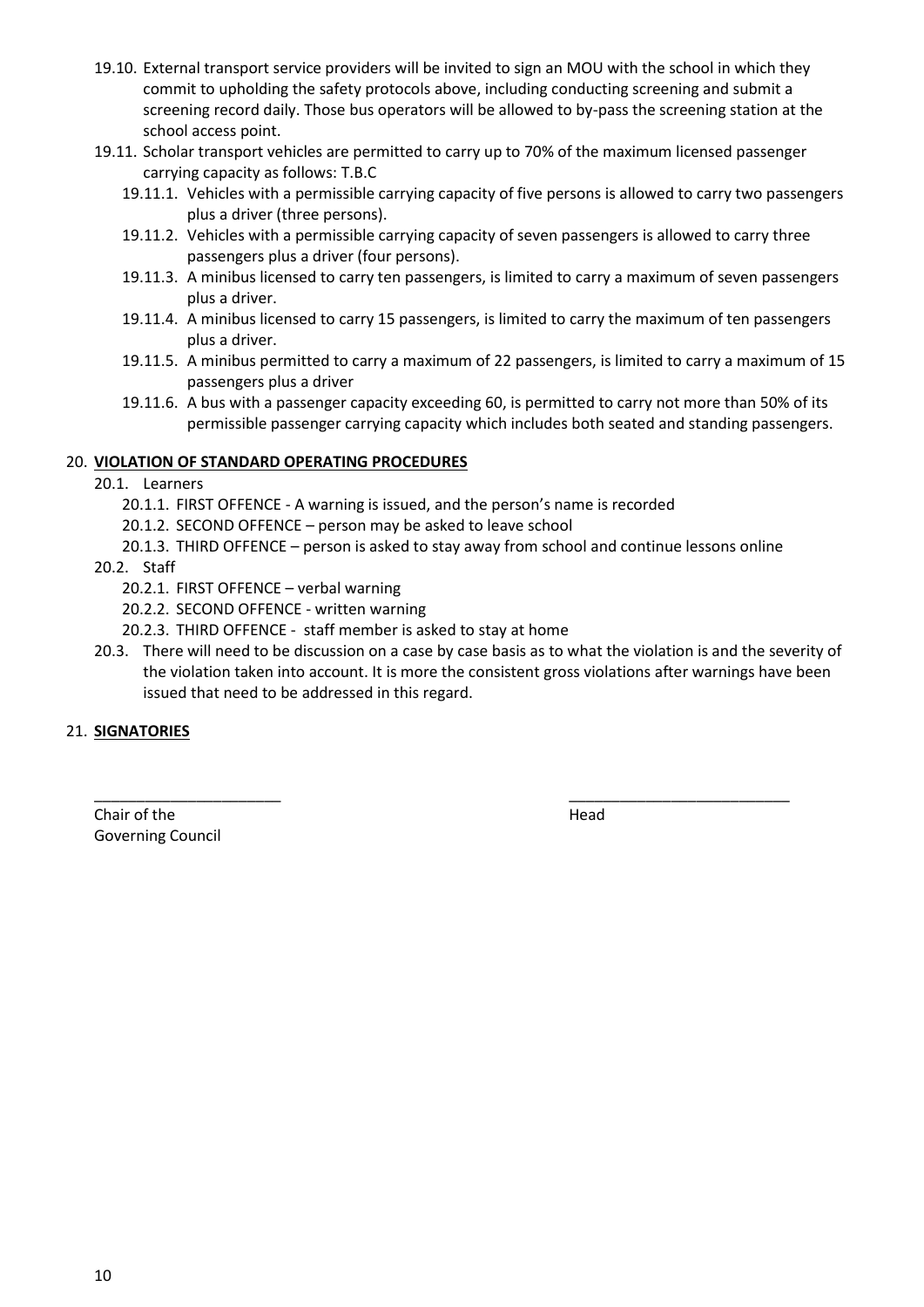## <span id="page-10-0"></span>**ANNEXURE ONE: 4 LEVELS – RESPONSE CONSIDERATIONS**

| <b>Profile</b> | <b>Scenario</b>                                                                                                                                                                                                                                                                                                                      | <b>Response considerations</b>                                                                                                                                                                                                                                                                                                                                                                                                                                                                                                                                                                                                                                                                                                                                                                                                                                                                                                           |  |  |  |  |
|----------------|--------------------------------------------------------------------------------------------------------------------------------------------------------------------------------------------------------------------------------------------------------------------------------------------------------------------------------------|------------------------------------------------------------------------------------------------------------------------------------------------------------------------------------------------------------------------------------------------------------------------------------------------------------------------------------------------------------------------------------------------------------------------------------------------------------------------------------------------------------------------------------------------------------------------------------------------------------------------------------------------------------------------------------------------------------------------------------------------------------------------------------------------------------------------------------------------------------------------------------------------------------------------------------------|--|--|--|--|
| 4              | LEVEL <sub>4</sub><br><b>CLOSURE</b>                                                                                                                                                                                                                                                                                                 | When the Rapid Response Team has noted an escalation in the number of absentees<br>$\bullet$<br>due to Covid-19, they will report this to the Head.<br>At the Head's discretion, a meeting of the sub-committee will be called to consider<br>$\bullet$<br>responses. The MoET and DoH will be consulted as needed.<br>Where the recommendation is to close the school, the Head will ask the Chair of the<br>$\bullet$<br>GC to call an emergency meeting.<br>The Level 4 communications will be to parents, that were prepared earlier, updating<br>$\bullet$<br>as necessary.                                                                                                                                                                                                                                                                                                                                                         |  |  |  |  |
|                | $\bullet$<br>$\bullet$<br><b>Increased</b><br>numbers of staff<br>$\bullet$<br>and learners<br>absent with<br>$\bullet$<br>suspected or<br>confirmed virus<br>$\bullet$<br>infection.<br>$\bullet$<br><b>Insufficient staff</b><br>$\bullet$<br>to safely<br>supervise<br>$\bullet$<br>learners and<br>school normality<br>unviable. | Update service providers and any other key external stakeholders.<br>The school will migrate to a full online learning solution and the campus will be<br>closed to learners and parents.<br>Ensure core services are maintained such as site security, payroll and other finances<br>Commission deep clean of campus and specific attention to all hard contact<br>surfaces<br>Plan for re-opening of school, phased by Year Group<br>Update log of at-risk learners and staff.<br>Procure supplies of tissues, disinfectant, sanitiser and sterile gloves to keep in<br>reserve for when the campus re-opens.<br>Review financial planning, forthcoming commitments and insurance implications<br>in case of cancellations/force majeure etc for worsening of situation supplies<br>Set-up a shared folder for holding all virus related documents so they can be<br>accessed quickly if necessary by the Rapid Response Team off-site |  |  |  |  |

| Profile        | <b>Scenario</b>                                                                                                                                                                                                                                                                                                      | <b>Response considerations</b>                                                                                                                                                                                                                                                                                              |  |  |  |  |  |
|----------------|----------------------------------------------------------------------------------------------------------------------------------------------------------------------------------------------------------------------------------------------------------------------------------------------------------------------|-----------------------------------------------------------------------------------------------------------------------------------------------------------------------------------------------------------------------------------------------------------------------------------------------------------------------------|--|--|--|--|--|
|                | LEVEL <sub>3</sub><br><b>RESPONSE</b><br>Low numbers of<br>learners or staff<br>absent with<br>confirmed virus.                                                                                                                                                                                                      | GC moves to Level 3 after consultation with DoH and MoET<br>$\bullet$                                                                                                                                                                                                                                                       |  |  |  |  |  |
|                |                                                                                                                                                                                                                                                                                                                      | School Rapid Response team to meet<br>$\bullet$                                                                                                                                                                                                                                                                             |  |  |  |  |  |
|                |                                                                                                                                                                                                                                                                                                                      | Form 4 on campus with blended learning, all other Grades/Forms return to full time<br>$\bullet$<br>online learning                                                                                                                                                                                                          |  |  |  |  |  |
|                |                                                                                                                                                                                                                                                                                                                      | Level 3 communications sent to parents, that were prepared earlier, updating as<br>$\bullet$<br>necessary. Reaffirm previous messages of hygiene, signposting and actions in the<br>event of symptoms                                                                                                                       |  |  |  |  |  |
|                |                                                                                                                                                                                                                                                                                                                      | Deploy additional sanitiser and disinfectant spray bottles in each classroom. Staff<br>$\bullet$<br>to instruct use of sanitiser gel at beginning and end of each lesson, normalise<br>enhanced hygiene regime                                                                                                              |  |  |  |  |  |
|                |                                                                                                                                                                                                                                                                                                                      | SMT to proactively monitor DoH advice<br>$\bullet$                                                                                                                                                                                                                                                                          |  |  |  |  |  |
| $\overline{3}$ | <b>Numerous</b><br>$\bullet$<br>parents may<br>$\bullet$<br>keep learners<br>$\bullet$<br>away as a<br>preventive<br>$\bullet$<br>measure or<br>because they are<br>themselves<br>unwell. Normal<br>school operations<br>$\bullet$<br>and educational<br>$\bullet$<br>normality<br>$\bullet$<br>becomes<br>strained. | Update log/register of all at-risk staff and learners                                                                                                                                                                                                                                                                       |  |  |  |  |  |
|                |                                                                                                                                                                                                                                                                                                                      | Isolation room to receive 2 x daily deep clean                                                                                                                                                                                                                                                                              |  |  |  |  |  |
|                |                                                                                                                                                                                                                                                                                                                      | Staff to proactively observe learners' potential symptoms in order to rapidly<br>identify those requiring isolation from others                                                                                                                                                                                             |  |  |  |  |  |
|                |                                                                                                                                                                                                                                                                                                                      | Individuals reporting symptoms to report to the dedicated isolation room. School to<br>call parent. Reassure learners but avoid unnecessary close physical contact with<br>individuals. Await medical advice before the individual returns home if possible.<br>Not to return to school until advised to do so by a doctor. |  |  |  |  |  |
|                |                                                                                                                                                                                                                                                                                                                      | Consider viability of public/external examinations                                                                                                                                                                                                                                                                          |  |  |  |  |  |
|                |                                                                                                                                                                                                                                                                                                                      | Increase frequency of contract cleaning, specific attention to hard contact surfaces                                                                                                                                                                                                                                        |  |  |  |  |  |
|                |                                                                                                                                                                                                                                                                                                                      | Learners who are unable to attend school should be allowed to continue with online<br>learning                                                                                                                                                                                                                              |  |  |  |  |  |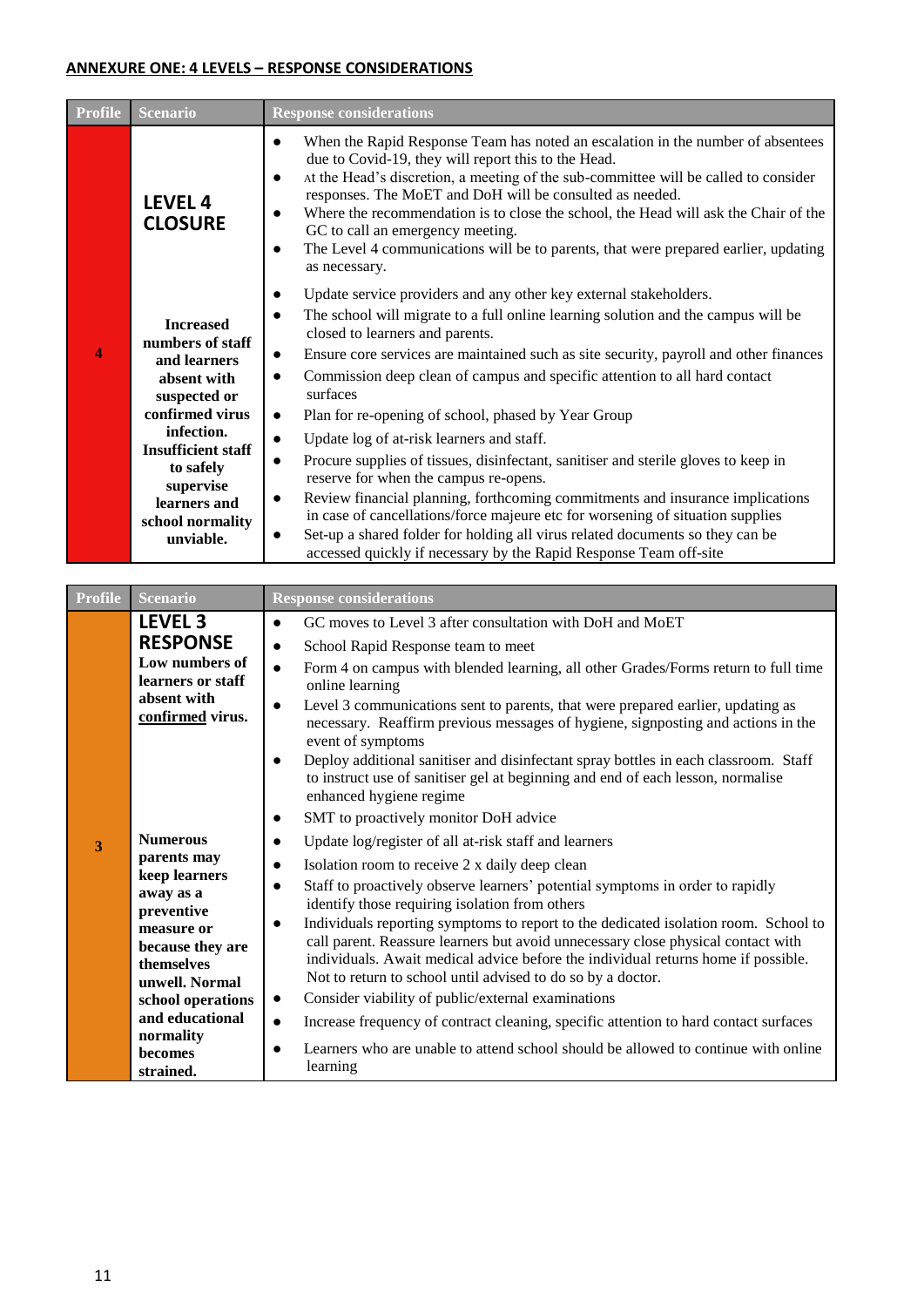| <b>Profile</b> | <b>Scenario</b>                                                                                                                                                                                                         | <b>Response considerations</b>                                                                                                                                                                                                                                                                                                                                                                                                                                                                                                                                                                                                                                                                                                                                                                                                                                                                                                                                                                                                                                                                                                                                                                                                                                                                                                                                                                                                                                                                                                                                                                                                                       |
|----------------|-------------------------------------------------------------------------------------------------------------------------------------------------------------------------------------------------------------------------|------------------------------------------------------------------------------------------------------------------------------------------------------------------------------------------------------------------------------------------------------------------------------------------------------------------------------------------------------------------------------------------------------------------------------------------------------------------------------------------------------------------------------------------------------------------------------------------------------------------------------------------------------------------------------------------------------------------------------------------------------------------------------------------------------------------------------------------------------------------------------------------------------------------------------------------------------------------------------------------------------------------------------------------------------------------------------------------------------------------------------------------------------------------------------------------------------------------------------------------------------------------------------------------------------------------------------------------------------------------------------------------------------------------------------------------------------------------------------------------------------------------------------------------------------------------------------------------------------------------------------------------------------|
|                | LEVEL 2                                                                                                                                                                                                                 | GC moves to Level 2 after consultation with DoH and MoET<br>$\bullet$                                                                                                                                                                                                                                                                                                                                                                                                                                                                                                                                                                                                                                                                                                                                                                                                                                                                                                                                                                                                                                                                                                                                                                                                                                                                                                                                                                                                                                                                                                                                                                                |
|                | <b>RESPONSE</b>                                                                                                                                                                                                         | School crisis team to meet<br>$\bullet$                                                                                                                                                                                                                                                                                                                                                                                                                                                                                                                                                                                                                                                                                                                                                                                                                                                                                                                                                                                                                                                                                                                                                                                                                                                                                                                                                                                                                                                                                                                                                                                                              |
| $\overline{2}$ | <b>Minimal number</b><br>of learners / staff<br>absent due to<br>self-isolation or<br>presenting with<br>potential<br>symptoms.<br>Enable rapid<br>identification of<br>individuals at<br>school requiring<br>isolation | Form 4 remain on campus full time; all other Grades/Forms to be introduced back<br>$\bullet$<br>to the campus in a phased in approach to facilitate the training required.<br>At the Head's discretion, campus days will be rotated among the Grade/Forms to<br>$\bullet$<br>reduce the campus capacity. When not on campus, learners will continue with<br>online learning programme.<br>Level 2 communications will be sent to parents, that were prepared earlier, updating<br>$\bullet$<br>as necessary. Reaffirm previous messages of hygiene, signposting and actions in<br>the event of symptoms<br>Individuals reporting symptoms to report to the dedicated isolation room. School to<br>$\bullet$<br>call parent. Reassure learners but avoid unnecessary close physical contact with<br>individuals. Await medical advice before the individual returns home if possible.<br>Not to return to school until advised to do so by a doctor.<br>isolation room to receive 1 x daily deep clean and additional cleaning in other areas,<br>$\bullet$<br>paying attention to hard contact surfaces<br>Establish and maintain a dedicated log/register of all at-risk individuals<br>$\bullet$<br>Deploy hygiene stations in key high flow areas including school reception,<br>$\bullet$<br>corridors, toilet facilities, staffroom and classrooms.<br>Operations Manager to proactively monitor DoH advice<br>$\bullet$<br>Learners who are unable to attend school should be allowed to continue with online<br>$\bullet$<br>learning<br>Cleaning roster carefully managed to ensure cleaning, specific attention to hard<br>contact surfaces |

| <b>Profile</b> | <b>Scenario</b>                                                                                                                                            | <b>Response considerations</b>                                                                                                                                                                                                                |
|----------------|------------------------------------------------------------------------------------------------------------------------------------------------------------|-----------------------------------------------------------------------------------------------------------------------------------------------------------------------------------------------------------------------------------------------|
|                | <b>LEVEL 1</b><br><b>RESPONSE</b>                                                                                                                          | GC moves to Level 1 after consultation with DoH and MoET, social distancing<br>regulations have relaxed                                                                                                                                       |
|                | Normal school<br>routine possible.<br>Proportionate<br>precautions and<br>preparations are<br>advised for a<br>potential<br>worsening of the<br>situation. | School crisis team to meet                                                                                                                                                                                                                    |
|                |                                                                                                                                                            | All Grades/Forms return to full time campus-based learning<br>$\bullet$                                                                                                                                                                       |
|                |                                                                                                                                                            | Level 1 communications sent to parents, that were prepared earlier, updating as<br>$\bullet$<br>necessary. Reaffirm previous messages of hygiene, signposting and actions in the<br>event of symptoms                                         |
|                |                                                                                                                                                            | Proactive communication to school community about hygiene and preventative care                                                                                                                                                               |
|                |                                                                                                                                                            | isolation room to receive 1 x daily deep clean and additional cleaning in other areas,<br>$\bullet$<br>paying attention to hard contact surfaces                                                                                              |
|                |                                                                                                                                                            | Establish and maintain a dedicated log/register of all at-risk individuals<br>$\bullet$<br>Deploy hygiene stations in key high flow areas including school reception,<br>$\bullet$<br>corridors, toilet facilities, staffroom and classrooms. |
|                |                                                                                                                                                            | Operations Manager to proactively monitor DoH advice<br>٠<br>Learners who are unable to attend school should be allowed to continue with online<br>$\bullet$<br>learning                                                                      |
|                |                                                                                                                                                            | Cleaning roster carefully managed to ensure cleaning, specific attention to hard<br>$\bullet$<br>contact surfaces                                                                                                                             |